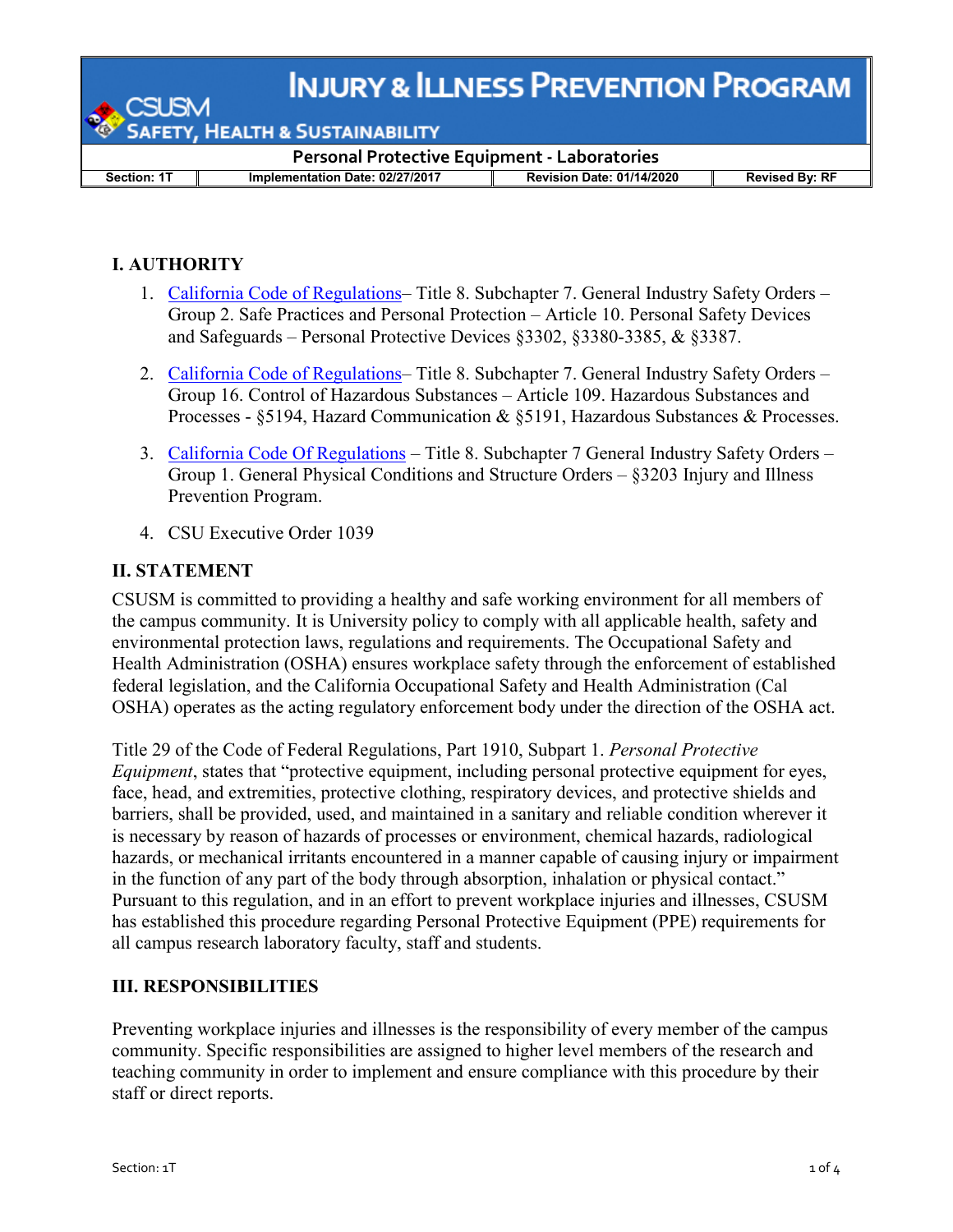**The President** has overall responsibility and authority for compliance with health and safety requirements at all facilities and programs under campus control.

### **The Dean of Graduate Studies and Research (Institutional Official) & the Dean of the**

**College of Science and Math** are responsible for the implementation and enforcement of this procedure in all applicable research and instructional laboratories within each Dean's college. The Deans are also responsible for ensuring that a link to this procedure is electronically delivered to impacted faculty each semester.

**The CSUSM Chemical Hygiene and the Institutional Biosafety Committees** are responsible for promoting a safe working environment in all research and instructional laboratories on campus. The purpose of the Chemical Hygiene and Institutional Biosafety Committee are to oversee the implementation of our Chemical Hygiene Plan and the Exposure Control Program which shall stipulate all work practices, policies and procedures intended to minimize hazardous chemical, biological and physical exposure to laboratory workers primarily and students per EO 1039.

**Department Chairpersons** are responsible for communicating, promoting and have the authority to provide direction regarding the procedure in their respective research and instructional areas. The Department Chairperson has the authority to refer unsafe practices and personnel non-compliance to the Dean.

**Principal Investigators, Faculty and laboratory management staff** are responsible for complying with this procedure. The Department Chairperson will oversee such compliance. They will also ensure that their staff and students receive appropriate training and comply with this procedure, as it relates to their research and instructional activities.

**All staff members working in laboratory areas** are responsible for following laboratory safety requirements and for wearing PPE as outlined in this procedure and in laboratory-specific safety training.

**The Office of Safety, Health & Sustainability (SH&S)** is responsible for inspection of laboratories, assessment of risks, providing guidance on the implementation, and has the authority to enforce this procedure. The related process for consultation, risk assessments, and audits by SH&S is set forth in the Chemical Hygiene Plan. In cases where laboratory activities pose an immediate danger to life or health, designated SH&S staff have the responsibility and authority to order the temporary cessation of the activity until the hazardous condition is abated.

# **IV. SAFETY REQUIREMENTS**

The following requirements pertain to all research and instructional laboratory environments utilizing hazardous chemical, biological or unsealed radiological materials (see section V., below). The requirements do not apply to those research and instructional laboratories that involve solely mechanical, computer, laser, other non-ionizing radiation, or electrical operations; these hazards will be addressed under separate procedures, as appropriate. In addition, these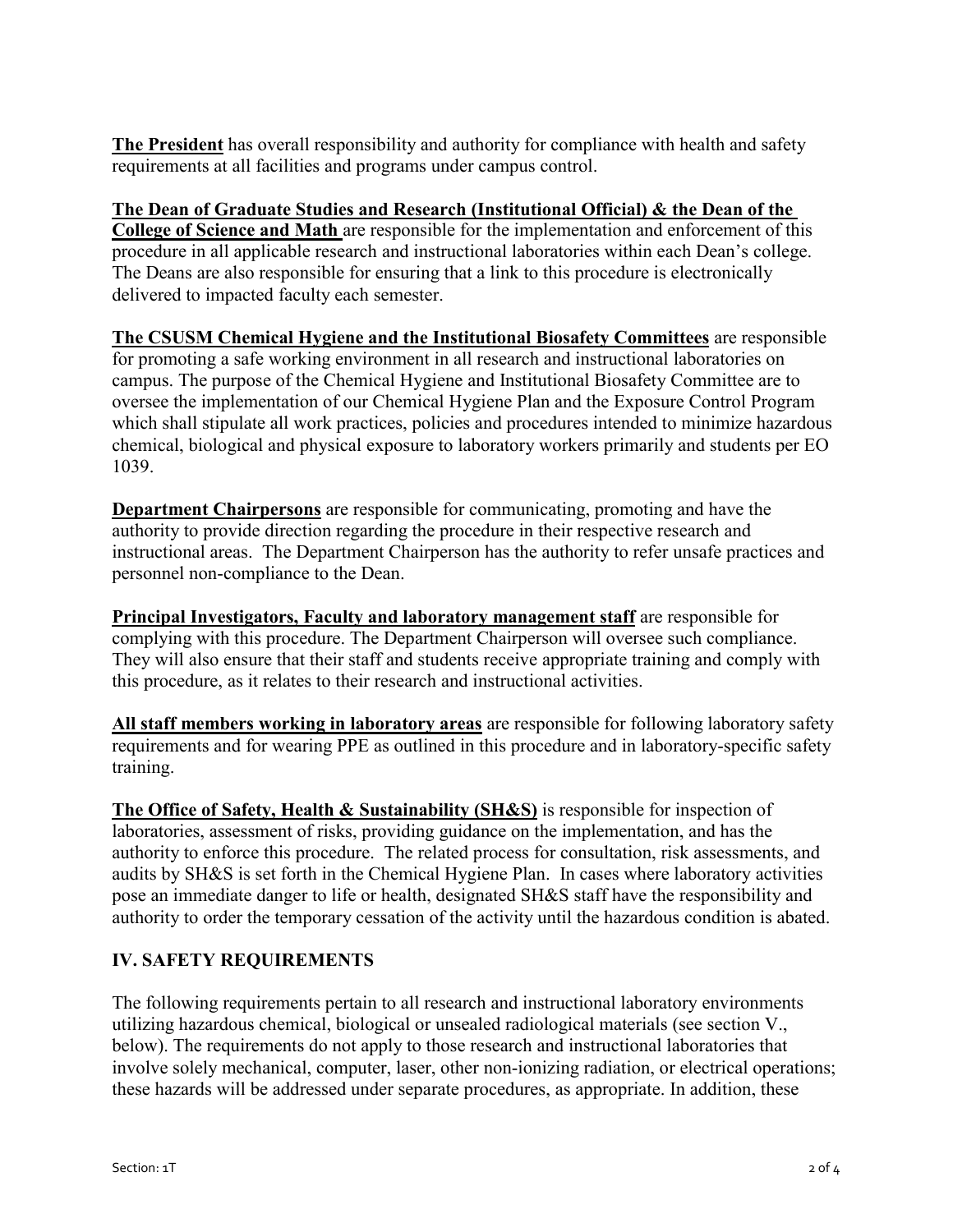requirements will not apply to laboratories which have been designated as non-hazardous materials use areas. In order to qualify as a non-hazardous materials use area, a laboratory must obtain approval and appropriate labeling from SH&S. SH&S, in cooperation with regulation mandated safety committees, has the final authority for determining whether any specific material is classified as hazardous. Deviations from these requirements, including the defining of specific hazardous materials use areas within rooms, may be permitted under certain conditions and will require express, written approval from SH&S.

**A. Body Protection:** Full length pants, full length skirts, or equivalent, and close-toed shoes must always be worn by all individuals that are occupying the laboratory area, except for those in areas designated by SH&S as clean areas. The area of skin between the shoe and ankle should not be exposed. This will be determined by the Principal Investigator/Faculty member/Instructor.

**B. Hand Protection:** Protective gloves must be worn while utilizing any hazardous chemical, biological or unsealed radiological material. These gloves must be appropriate for the material being used. The Safety Data Sheet (SDS) for the material should be referenced when determining the effectiveness of the type of glove to be used. Additionally, the [SH&S website](http://www.ehs.ucla.edu/) offers guidance on glove selection based on material handling as well as links to other resources. This requirement does not apply when working with non-hazardous materials and an open flame or other heat source that might cause injury by melting plastic gloves.

**C. Body Protection:** Laboratory coats, or equivalent, are required to be worn while working on, or adjacent to, all bench top procedures utilizing hazardous chemical, biological or unsealed radiological materials. Laboratory coats must be appropriately sized for the individual and be buttoned to their full length. Laboratory coat sleeves must be of a sufficient length to prevent skin exposure while wearing gloves. Flame resistant laboratory coats must be worn when working with pyrophoric materials or flammable liquids near ignition sources. Flame resistant laboratory coats must be worn when working with flammable liquids in amounts that pose a greater than de minimis risk as determined by a risk assessment. It is recommended that cotton (or other non-synthetic material) clothing be worn during these procedures to minimize injury in the case of a fire emergency.

**D. General Hygiene Protection:** Laboratory coats may not be worn outside of a laboratory unless the individual is traveling directly to an adjacent laboratory work area, transporting hazardous materials, or attending an organized event that require laboratory coats be worn, such as Super STEM Saturday. Protective gloves must not be worn in any public area outside of the laboratory (i.e., hallways, elevators, offices), unless the individual is traveling directly to an adjacent laboratory work area or transporting hazardous materials. Gloves must also be removed prior to handling any equipment that could likely result in cross-contamination (e.g., telephones, computer work stations, etc.). Each department or research unit shall be responsible for providing professional laundry services as needed to maintain the hygiene of staff and faculty laboratory coats. They should not be cleaned by staff members, at private residences or public laundry facilities. Any clothing that becomes contaminated with hazardous materials must be decontaminated before it leaves the laboratory. If a laboratory coat owned by a student is contaminated with hazardous materials, the student, or any faculty or staff member aware of the